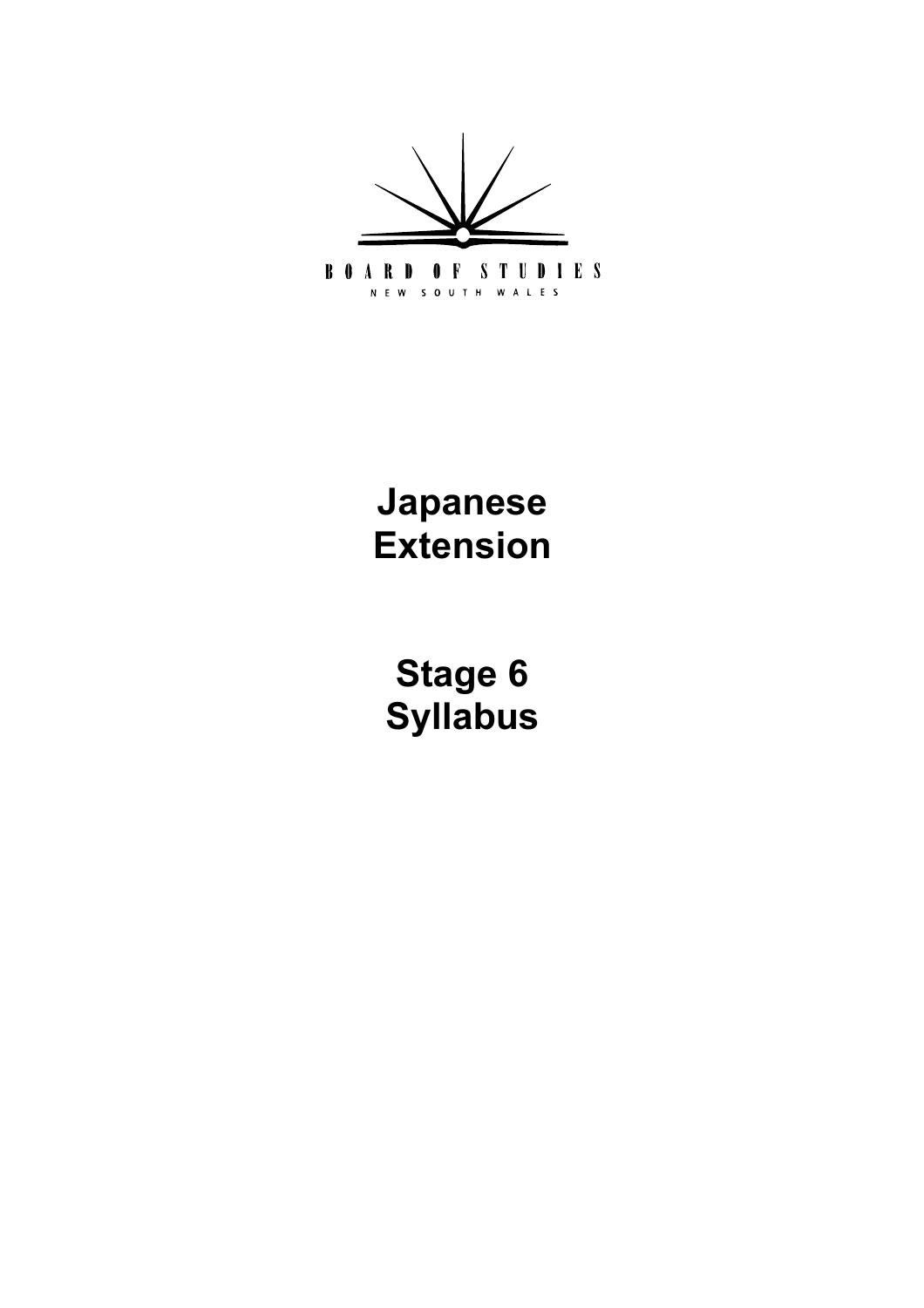#### **Original published version updated:**

 Updated July 2008 – Official Notice BOS 32/08, Vol 17 No 3 June 2009 – Assessment and Reporting information updated

 2009 © Board of Studies NSW for and on behalf of the Crown in right of the State of New South **Wales** 

 This document contains Material prepared by the Board of Studies NSW for and on behalf of the State of New South Wales. The Material is protected by Crown copyright.

 All rights reserved. No part of the Material may be reproduced in Australia or in any other country by any process, electronic or otherwise, in any material form or transmitted to any other person or stored electronically in any form without the prior written permission of the Board of Studies NSW, except as permitted by the *Copyright Act 1968*. School students in NSW and teachers in schools in NSW may copy reasonable portions of the Material for the purposes of bona fide research or study. Teachers in schools in NSW may make multiple copies, where appropriate, of sections of the HSC papers for classroom use under the provisions of the school's Copyright Agency Limited (CAL) licence.

When you access the Material you agree:

- • to use the Material for information purposes only;
- to reproduce a single copy for personal bona fide study use only and not to reproduce any major extract or the entire Material without the prior permission of the Board of Studies NSW;
- • to acknowledge that the Material is provided by the Board of Studies NSW;
- not to make any charge for providing the material or any part of the Material to another person or in any way make commercial use of the material without the prior written consent of the Board of Studies NSW and payment of the appropriate copyright fee;
- to include this copyright notice in any copy made;
- not to modify the Material or any part of the material without the express prior written permission of the Board of Studies NSW.

 The Material may contain third party copyright materials such as photos, diagrams, quotations, cartoons and artworks. These materials are protected by Australian and international copyright laws and may not be reproduced or transmitted in any format without the copyright owner's specific permission. Unauthorised reproduction, transmission or commercial use of such copyright materials may result in prosecution.

 The Board of Studies has made all reasonable attempts to locate owners of third party copyright material and invites anyone from whom permission has not been sought to contact the Copyright Officer, ph (02) 9367 8289, fax (02) 9279 1482.

 Published by Board of Studies NSW GPO Box 5300 Sydney 2001 Australia

 Tel: (02) 9367 8111 Fax: (02) 9367 8484 Internet: http://www.boardofstudies.nsw.edu.au

ISBN 0 7313 4604 1

*2009382*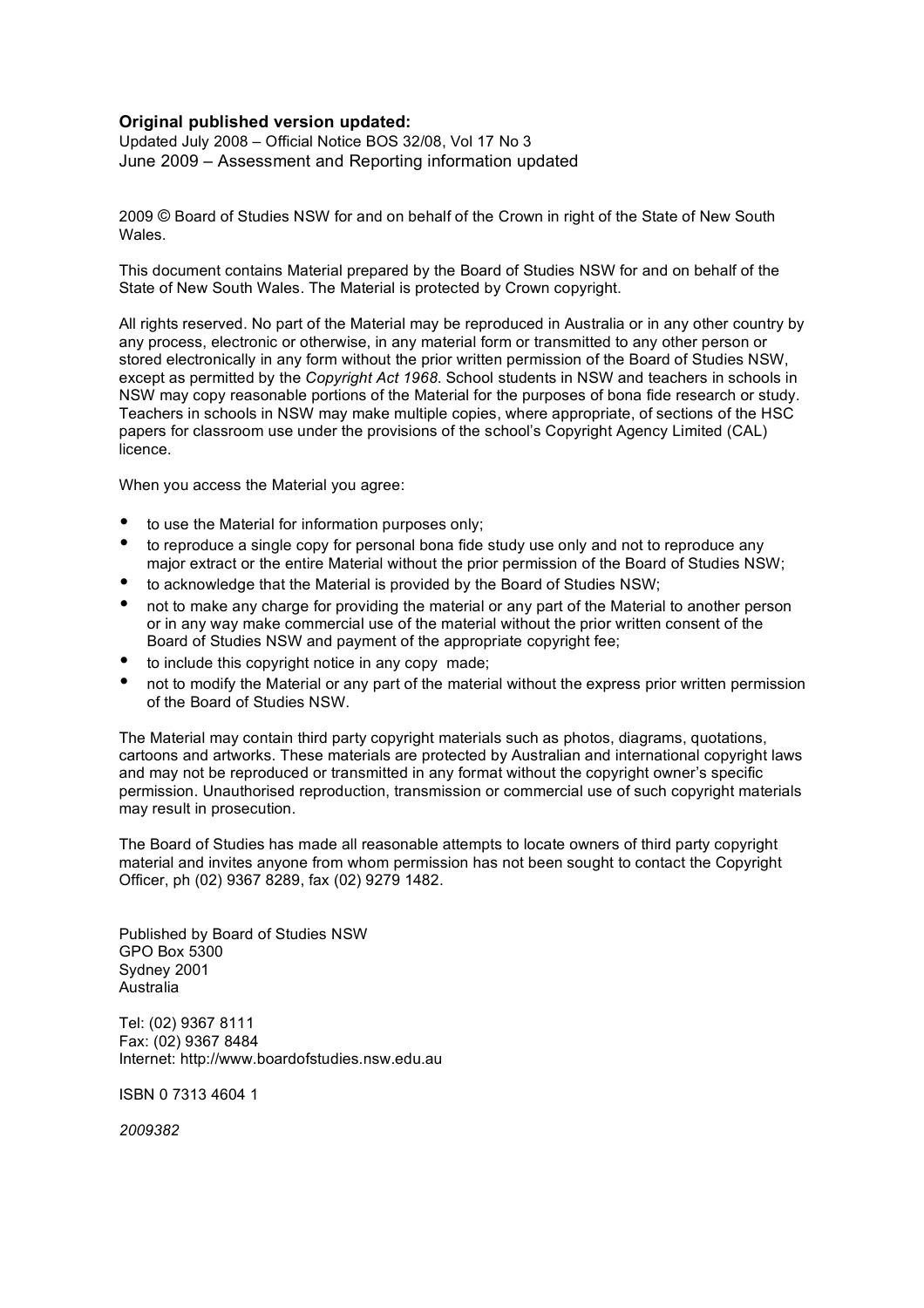# **Contents**

| 1              |     |  |  |  |  |
|----------------|-----|--|--|--|--|
| $\overline{2}$ |     |  |  |  |  |
| 3              |     |  |  |  |  |
| 4              |     |  |  |  |  |
| 5              |     |  |  |  |  |
| 6              |     |  |  |  |  |
| 7              |     |  |  |  |  |
|                |     |  |  |  |  |
| 8              |     |  |  |  |  |
|                | 81  |  |  |  |  |
|                | 8.2 |  |  |  |  |
|                | 8.3 |  |  |  |  |
|                | 8.4 |  |  |  |  |
|                | 8.5 |  |  |  |  |
| 9              |     |  |  |  |  |
| 10             |     |  |  |  |  |
| 11             |     |  |  |  |  |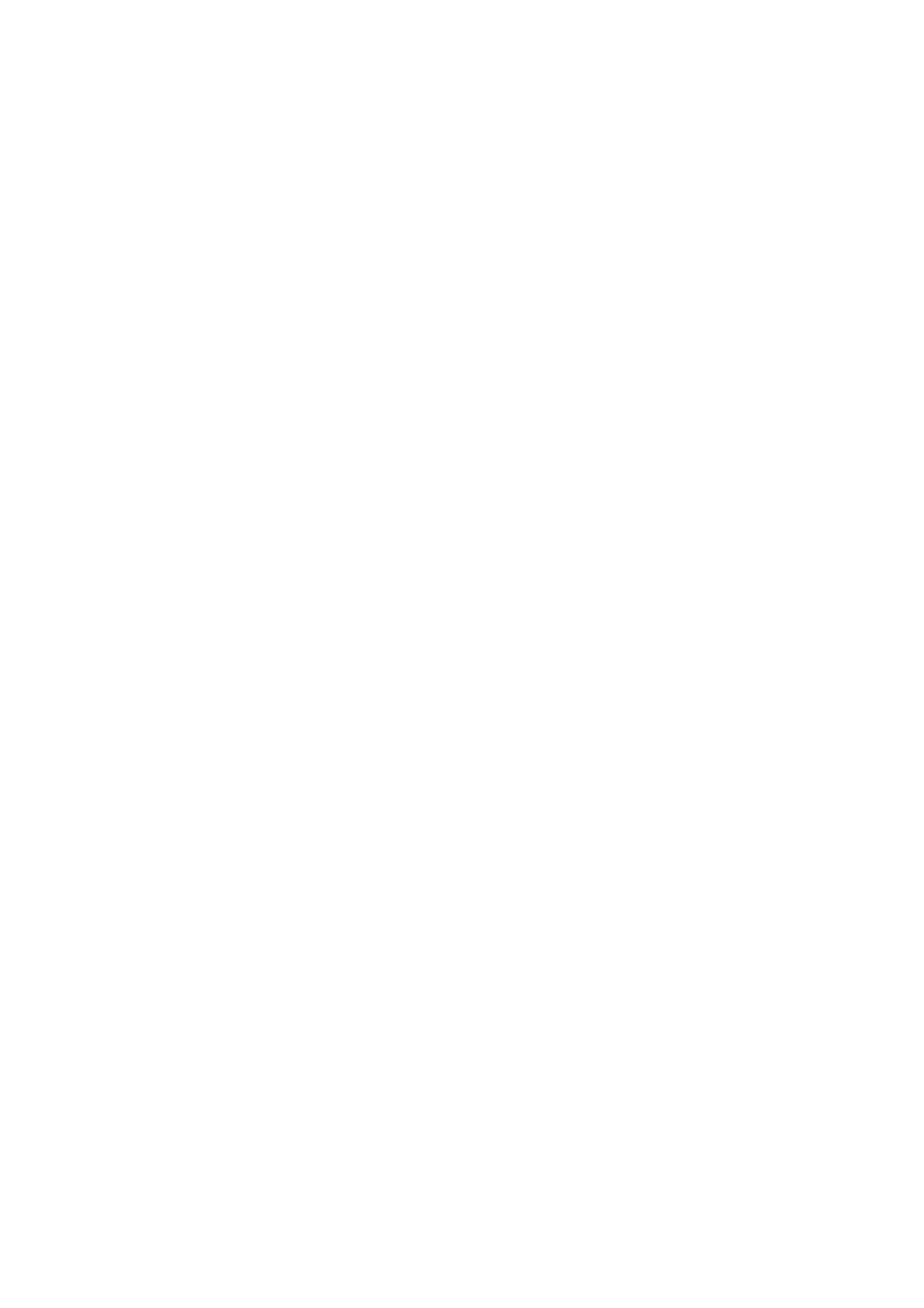#### <span id="page-4-0"></span> **The Higher School Certificate Program of Study 1**

The purpose of the Higher School Certificate program of study is to:

- provide a curriculum structure which encourages students to complete secondary education;
- foster the intellectual, social and moral development of students, in particular developing their:
	- − knowledge, skills, understanding and attitudes in the fields of study they choose
	- − capacity to manage their own learning
	- − desire to continue learning in formal or informal settings after school
	- − capacity to work together with others
	- − respect for the cultural diversity of Australian society;
- provide a flexible structure within which students can prepare for:
	- − further education and training
	- − employment
	- − full and active participation as citizens;
- provide formal assessment and certification of students' achievements;
- provide a context within which schools also have the opportunity to foster students' physical and spiritual development.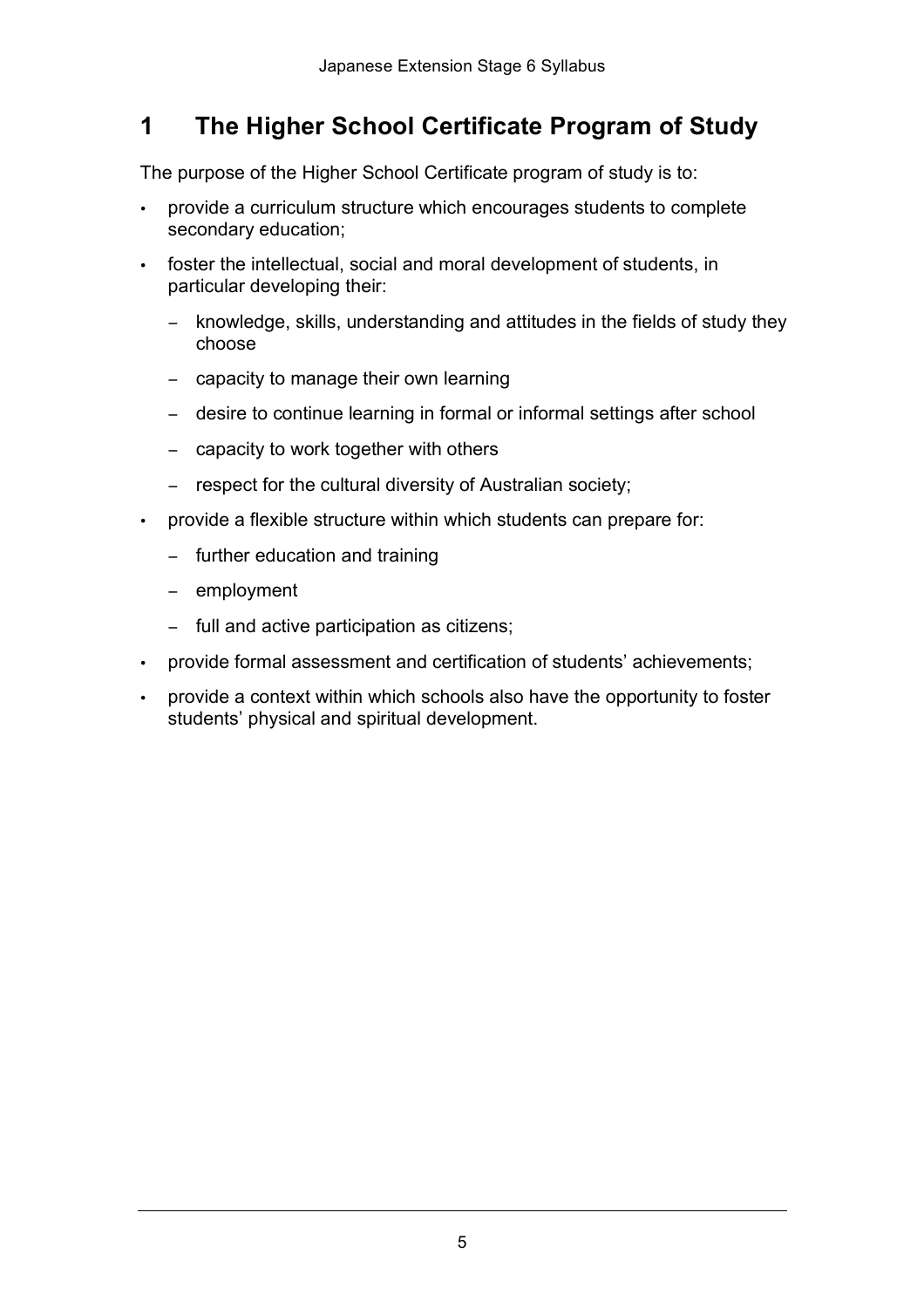#### <span id="page-5-0"></span>**2 Rationale for Japanese Extension in the Stage 6 Curriculum**

The Extension course builds upon the body of knowledge and skills acquired in the Japanese Continuers course. It provides students with opportunities to develop a greater competence and fluency in the language, and to explore contemporary issues in Japanese.

The Japanese Extension course provides opportunities for students to:

- enhance their enjoyment of learning Japanese by broadening and deepening their language experience
- • gain insight into the culture of Japanese-speaking communities and the communities' perspectives on contemporary issues
- gain an appreciation of the Japanese language through the study of contemporary texts
- use Japanese as an adjunct to their career path.

The Japanese Extension course complements other subjects in the Stage 6 curriculum and assists students to prepare for tertiary education, employment, and full and active participation as citizens in a multicultural society.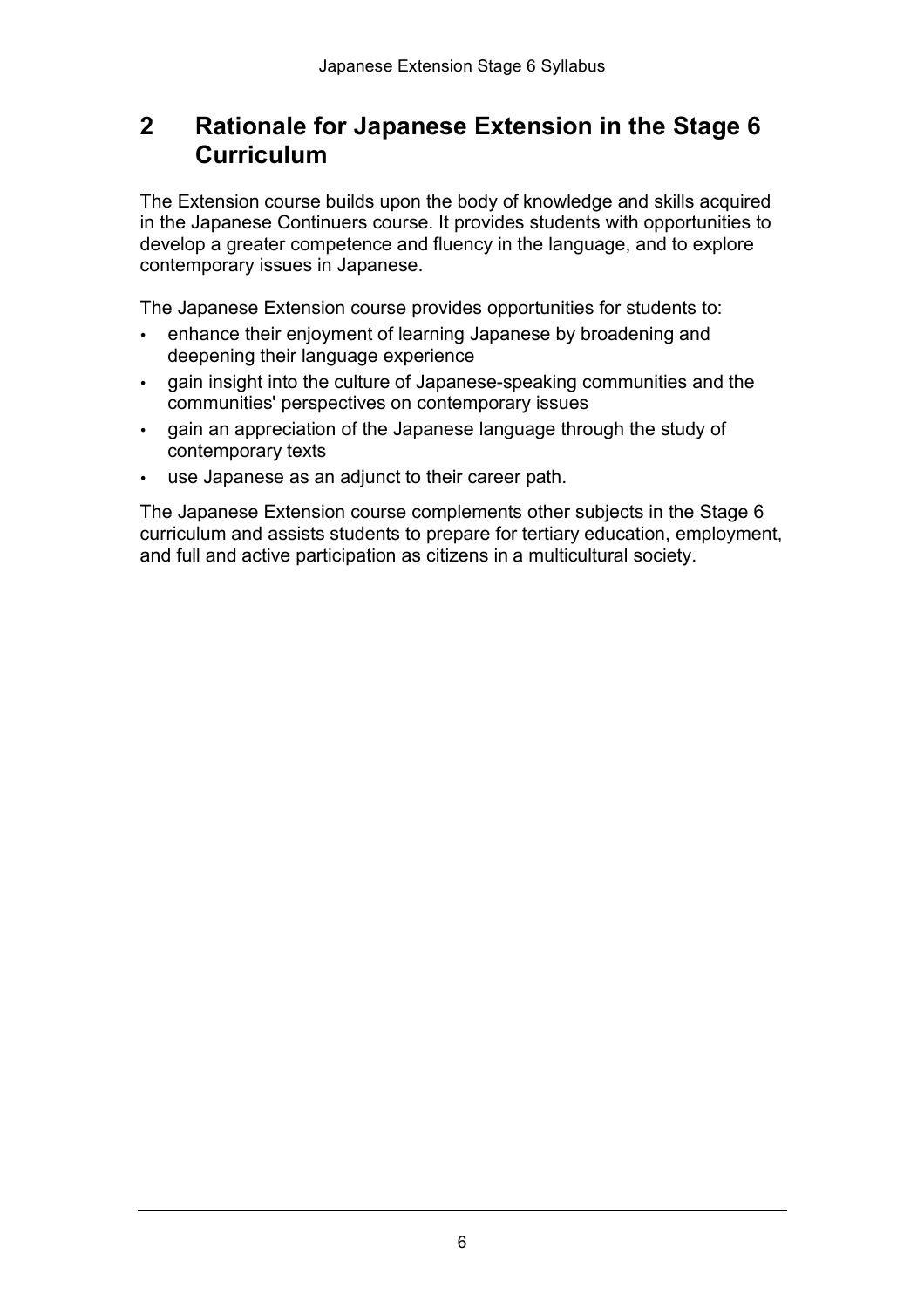#### **Continuum of Learning for Japanese Stage 6 3 Students**

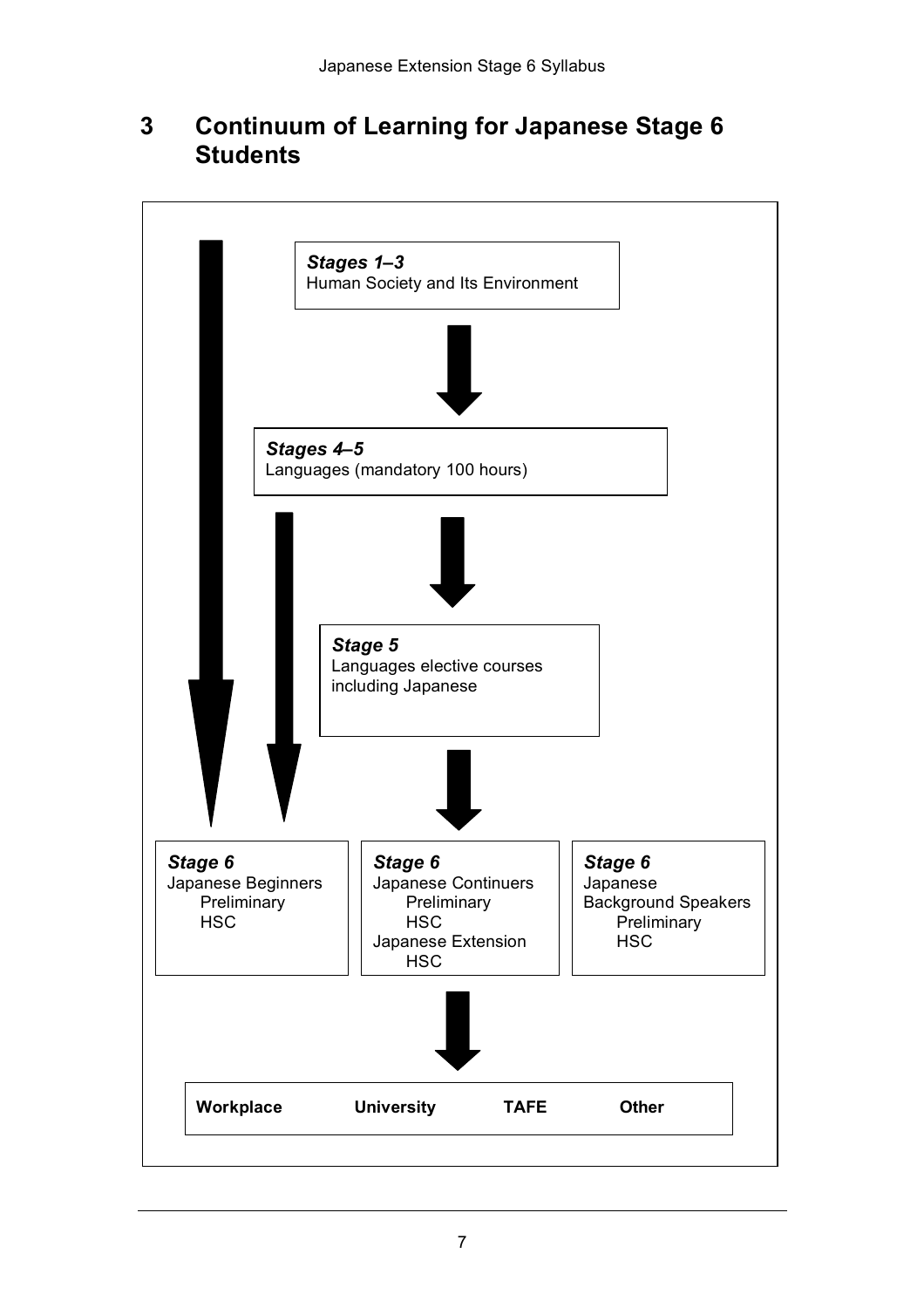The New South Wales curriculum provides opportunities for students to study a language or languages from Early Stage 1 through to Stage 6.

 In the K–6 (Stages 1–3) Human Society and Its Environment key learning area, students develop an awareness of languages and may learn about the world through the study of a language, such as Japanese.

 In Years 7–10, a language is a mandatory component of the School Certificate, with students being required to complete 100 hours of language study. Elective study in Stages 4–5 in Japanese builds upon the mandatory study.

 Stage 6 offers students the opportunity to continue the study of Japanese at Continuers level with the option of an Extension course or at Background Speakers level as appropriate. The Extension course builds upon the Japanese Continuers course. Students may also begin the study of Japanese in Stage 6 by studying the Japanese Beginners course.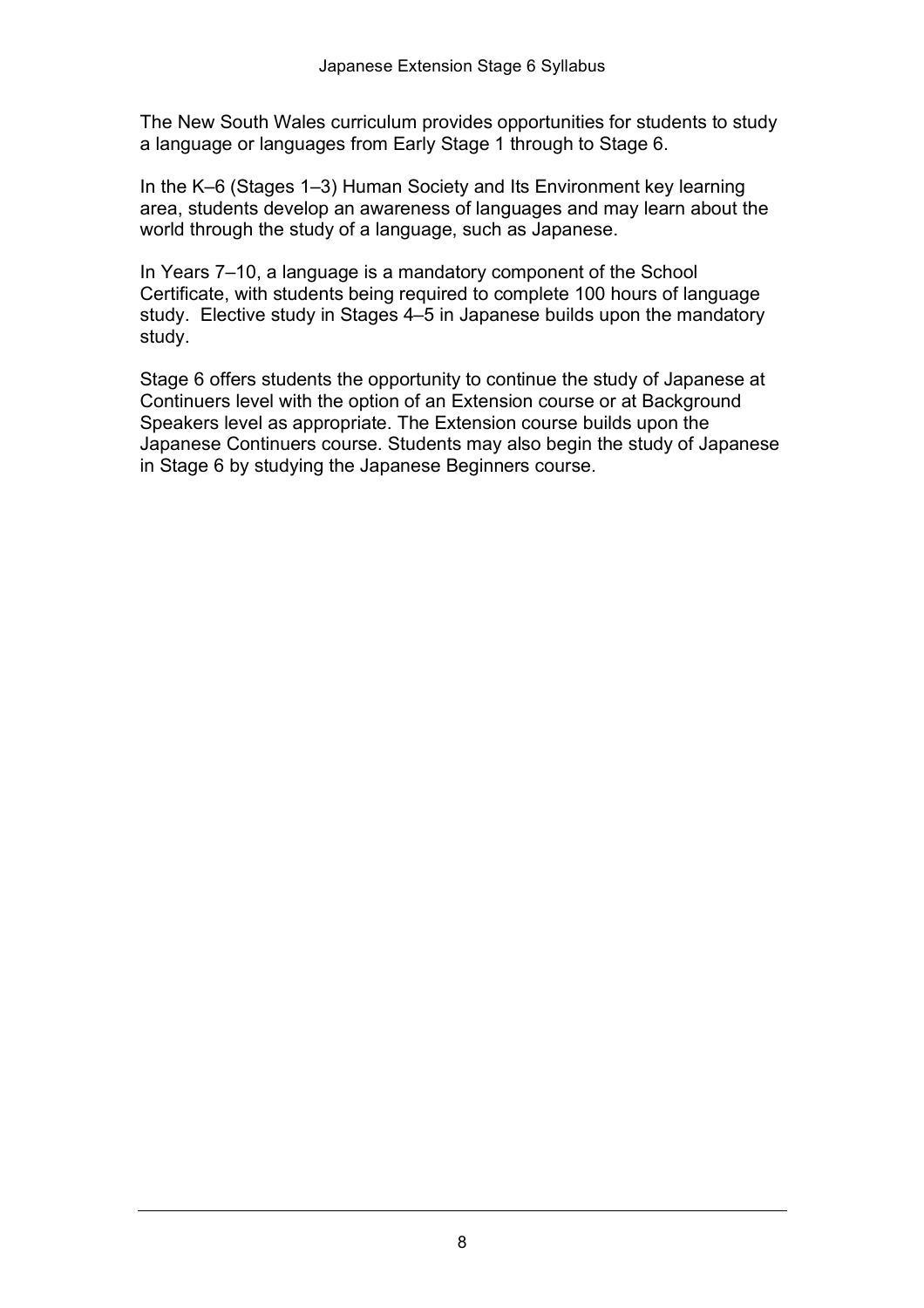## <span id="page-8-0"></span>**4 Aim**

 The aim of the *Japanese Extension Stage 6 Syllabus* is to enhance students' knowledge and understanding of a range of issues as reflected in contemporary Japanese texts, while extending their ability to use and appreciate Japanese as a medium for communication, and creative thought and expression.

# **5 Objectives**

Students will achieve the following objectives:

- Objective 1 present and discuss opinions, ideas and points of view in Japanese
- Objective 2 evaluate, analyse and respond to text that is in Japanese and that reflects the culture of Japanese-speaking communities.

 Meeting these objectives will involve using the skills of listening, speaking, reading and writing, either individually or in combination, and being able to move between Japanese and English.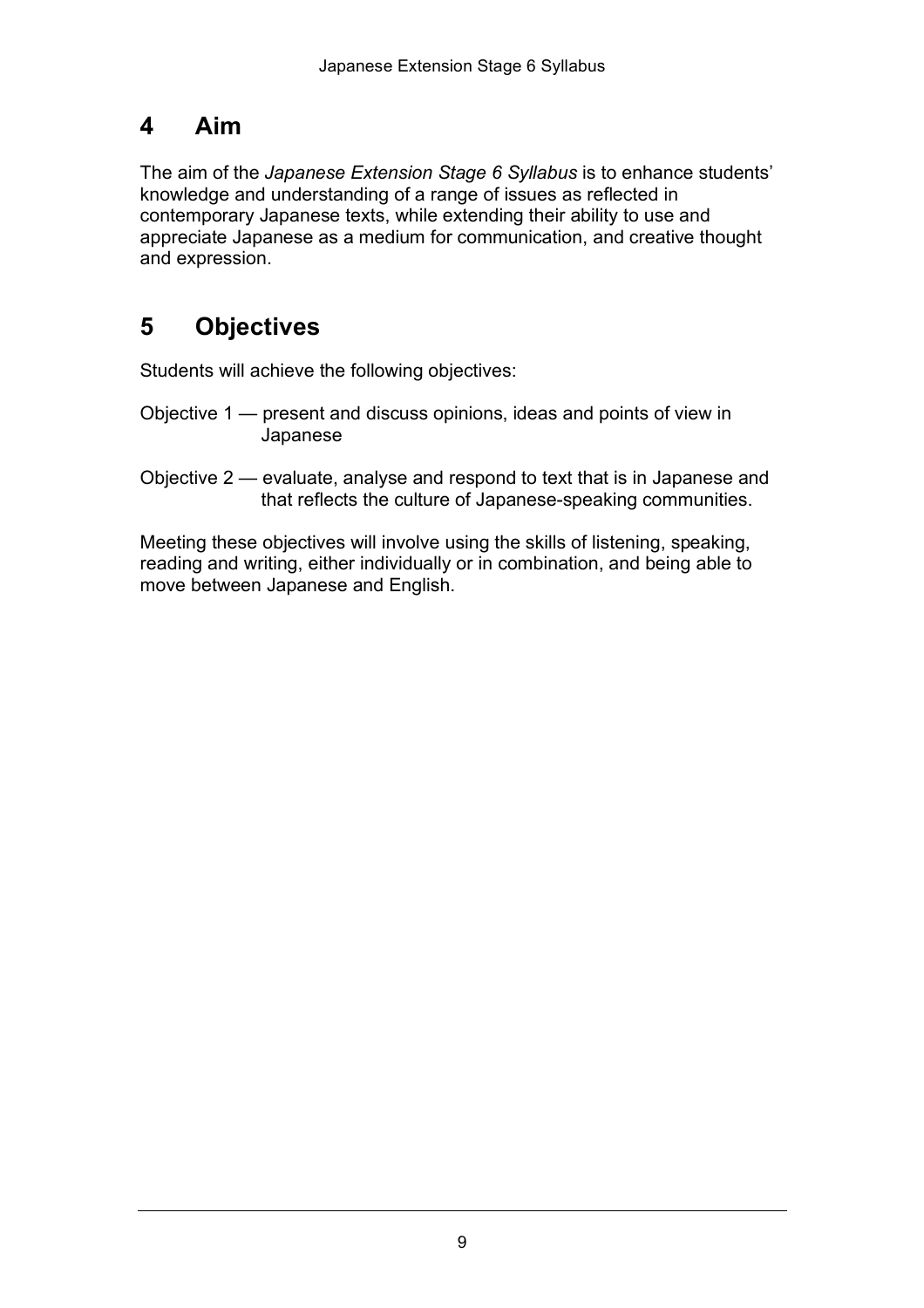#### <span id="page-9-0"></span>**6 Course Structure**

The organisational focus of the Japanese Extension course is the theme – the individual and contemporary society. A number of issues that exemplify aspects of the theme are prescribed for study. Students engage with the issues through the study of a prescribed text and related texts.

Study of the issues and prescribed text will involve:

- exploring the relationship between the issues and the prescribed text
- creating original text in response to aspects of the prescribed text
- identifying meaning and how it is conveyed in the prescribed text
- evaluating linguistic and cultural features of the prescribed text
- analysing the sociocultural context of the prescribed text.

To support the study of the issues and to further develop knowledge of Japanese and Japanese-speaking communities, students will be required to read, view and/or listen to a range of related texts. Study of related texts will involve evaluating how the issues are presented in these texts.

The course structure is represented schematically below:



 The prescribed text and issues, and the resources list are published on the Board of Studies website (http://www.boardofstudies.nsw.edu.au).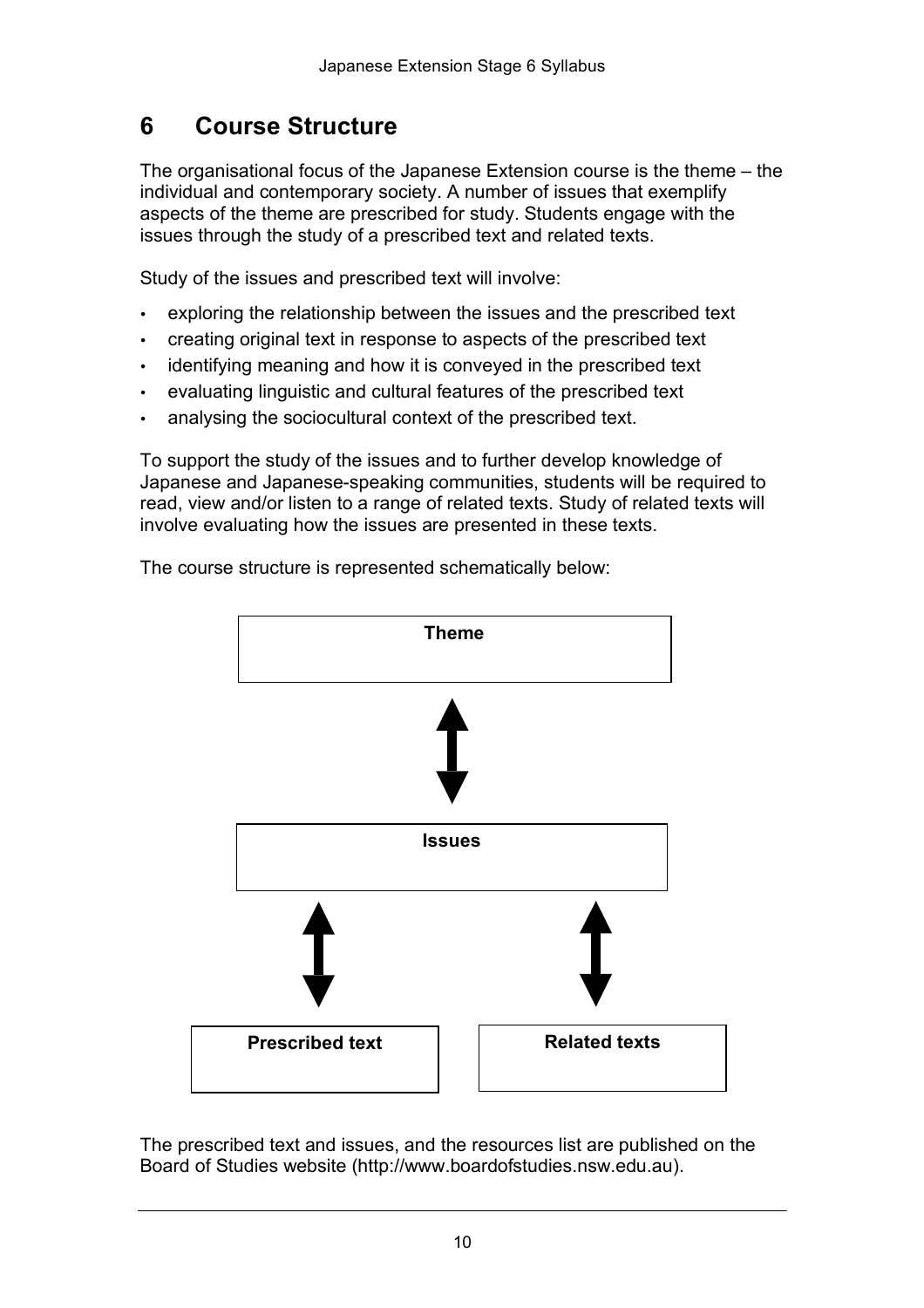# **7 Objectives and Outcomes**

 The outcomes represent the knowledge, skills and understanding that students will achieve by the end of the Japanese Extension course based on this syllabus. The outcomes have been linked to one objective but may derive from more than one. The degree to which students achieve these outcomes will be reported in the performance scale. These outcomes build on the outcomes for the Japanese Continuers course. It is implicit in these outcomes that students have completed the Preliminary course in the Japanese Continuers course.

| <b>Objectives</b>                                                                                                                         | <b>Outcomes</b>                                                                                                                                                                                                                |
|-------------------------------------------------------------------------------------------------------------------------------------------|--------------------------------------------------------------------------------------------------------------------------------------------------------------------------------------------------------------------------------|
| The student will:<br>present and discuss<br>1<br>opinions, ideas and<br>points of view in<br>Japanese                                     | The student:<br>1.1 discusses attitudes, opinions and<br>ideas in Japanese<br>1.2 formulates and justifies a written or<br>spoken argument in Japanese                                                                         |
| 2 evaluate, analyse and<br>respond to text that is in<br>Japanese and that<br>reflects the culture of<br>Japanese-speaking<br>communities | 2.1 evaluates and responds to text<br>personally, creatively and critically<br>2.2 analyses how meaning is conveyed<br>2.3 analyses the social, political, cultural<br>and/or literary contexts of text that is<br>in Japanese |

### **7.1 Table of Objectives and Outcomes**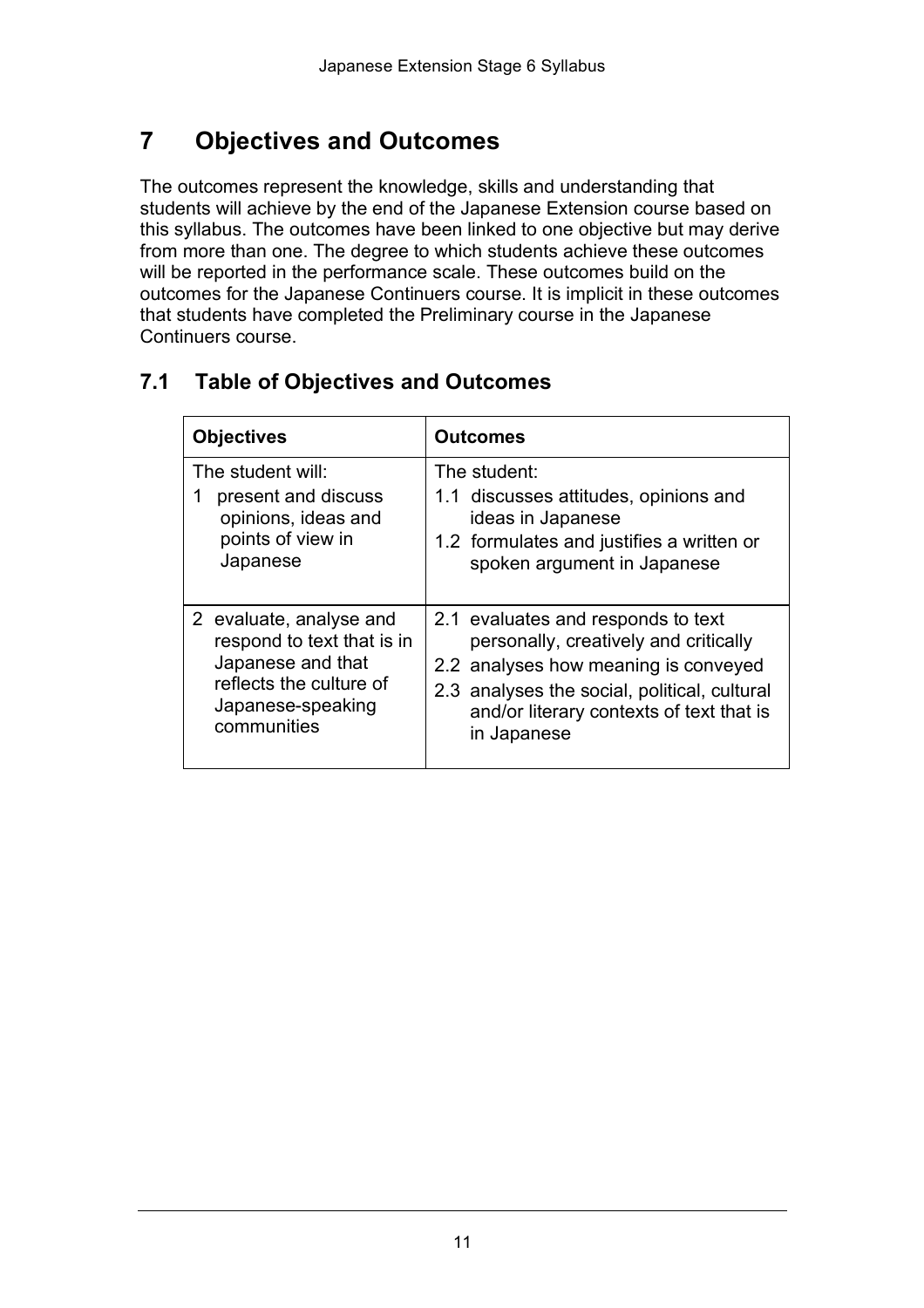# <span id="page-11-0"></span>**8 Content**

### **8.1 Theme and Issues**

 The theme – the individual and contemporary society – is the organisational focus of the Japanese Extension course and will be studied through a number of issues and a range of texts.

 Not all issues will require the same amount of study time. The length of time and depth of treatment determined for each issue will depend on a number of factors, including:

- • the particular objective(s) being covered
- • the needs and interests of the students
- • the linguistic and cultural complexity of the prescribed text, and of the related texts selected for study
- • the nature of tasks undertaken
- the language that is used in responding
- • the nature of the language itself.

 Teachers should structure and organise programs based on the prescribed issues to meet the objectives and outcomes of the syllabus.

## **8.2 Text**

 The term 'text' refers to any form of communication – spoken, written or visual, or any combination of these.

 Students will analyse and evaluate text from linguistic (language forms and features, structure) and cultural (thematic, contextual, social and political) perspectives, and consider how they are related.

 Students will also be expected to create a range of texts appropriate to a variety of contexts, purposes and audiences.

 In this way, students will develop skills in listening, speaking, reading and writing. They will also develop skills in critical literacy by reflecting on their own and other cultures, and by making connections between Japanese and English, and/or other languages.

#### **8.2.1 Prescribed Text**

 The prescribed text may be an extract or extracts from a novel or film, or a selection of short stories or songs. Where a prescribed text consists of an extract or extracts, students should be familiar with the whole text.

 Students should know and understand how particular features, used in the text type prescribed, convey meaning. A knowledge of specialised, technical terminology, however, is not a requirement.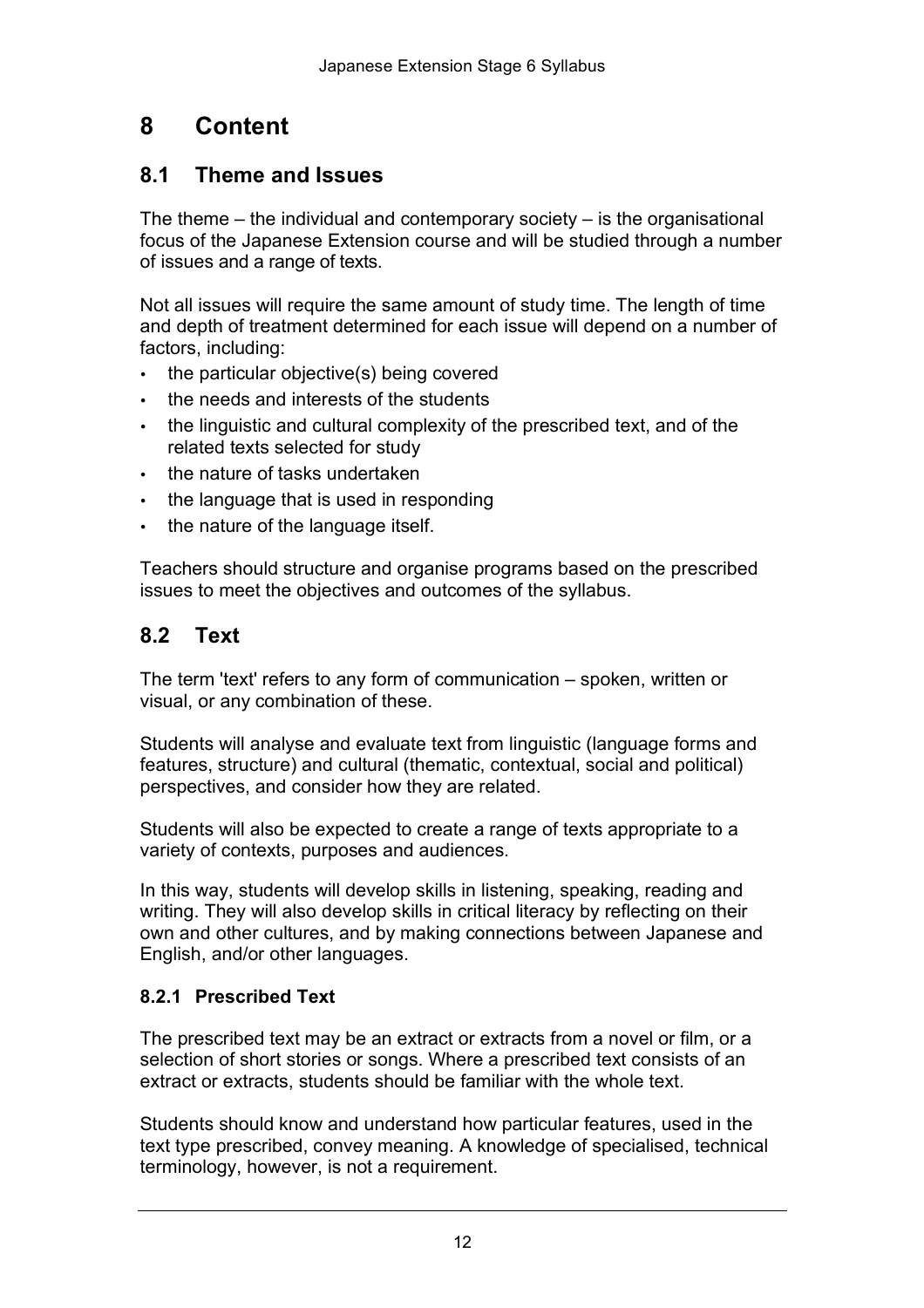The table below indicates the features of text types with which students should be familiar. These include both general features that relate to all text types and specific features that relate to the particular text type set for study.

| General features common to all text<br>types                                                                                                                                                                                                                                                        | <b>Features specific to each prescribed</b><br>text type may include                                                                                                                                  |
|-----------------------------------------------------------------------------------------------------------------------------------------------------------------------------------------------------------------------------------------------------------------------------------------------------|-------------------------------------------------------------------------------------------------------------------------------------------------------------------------------------------------------|
| language<br>colloquial<br>dialect<br>accent<br>use of irony<br>satire                                                                                                                                                                                                                               | novel<br>plot development, sequencing of<br>events, use of flashback<br>use of dialogue, narrative<br>use of allegory, extended<br>metaphor                                                           |
| humour<br>tenses<br>ellipses<br>structure<br>setting<br>time<br>place<br>cultural aspects                                                                                                                                                                                                           | short story<br>$\bullet$<br>brevity and compactness<br>focus on one situation or a few<br>crucial moments<br>limited character development<br>fragmented plot<br>inconclusive or unexpected<br>ending |
| character<br>$\bullet$<br>key/secondary<br>imagery<br>$\bullet$<br>symbolism<br>recurrent motif<br>simile/metaphor<br>relationship between<br>$\bullet$<br>author/director/narrator/singer and<br>the audience<br>narrative technique<br>$\bullet$<br>perspective<br>point of view<br>tone and mood | song<br>$\bullet$<br>instrumentation, voice, melody,<br>rhythm, tempo<br>use of repetition<br>use of refrain<br>rhyme, rhythm, assonance,<br>alliteration                                             |
|                                                                                                                                                                                                                                                                                                     | film<br>$\bullet$<br>plot development, sequencing of<br>events, use of flashback<br>shot composition/framing/editing<br>lighting/sound/colour<br>costuming                                            |

 Refer to the Board's website http//www.boardofstudies.nsw.edu.au for the prescribed text.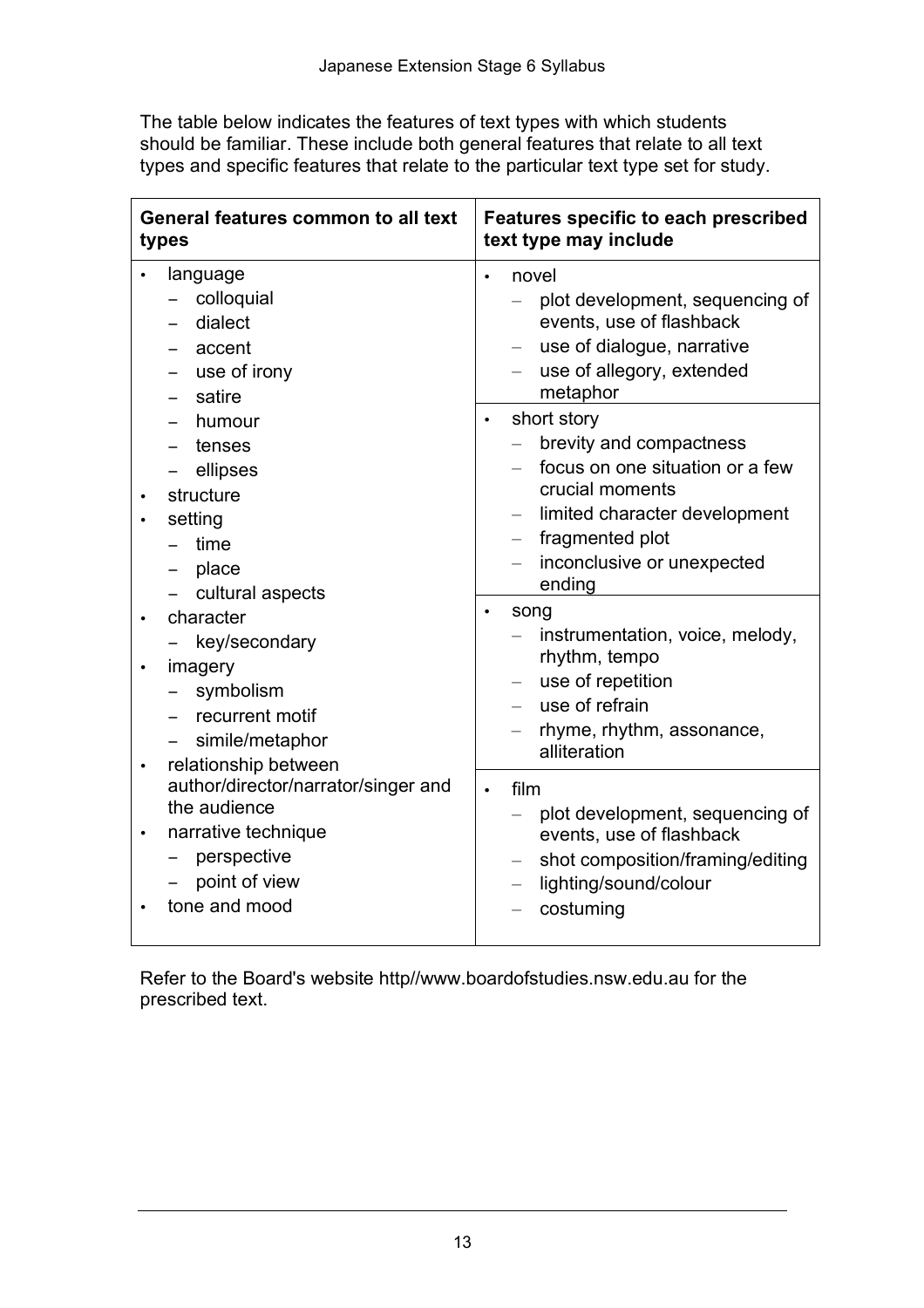#### <span id="page-13-0"></span> **8.2.2 Rotation of prescribed text and issues**

 Each year a text and 2–3 issues will be prescribed for study. These will be reviewed on a regular basis and will be published on the Board of Studies website (http://www.boardofstudies.nsw.edu.au).

#### **8.2.3 Related Texts**

 In addition to the prescribed text, students will read, listen to and view a range of texts relevant to the prescribed issues. Texts may be authentic or modified to allow students to engage with the prescribed issues at a level appropriate to their needs, interests and experience.

## **8.3 Text Types**

 The text types listed in the *Japanese Continuers Stage 6 Syllabus* are assumed knowledge.

 In addition, students are expected to be able to produce the following text types in the external examination:

 script of a conversation diary entry formal letter monologue narrative account\* short essay

 Teachers may introduce students to a wider range of text types in the course of their teaching and learning program.

 \*Please note: Narrative account may include, for example, the writing of an alternative ending to a short story, or the rewriting of an excerpt from a different perspective.

### **8.4 Vocabulary**

 While there is no prescribed vocabulary list, it is expected that students will be familiar with a range of vocabulary and expressions relevant to the prescribed issues.

#### **8.4.1 Dictionaries**

 Students should be encouraged to use dictionaries. It is expected that teachers will assist students to develop the necessary skills and confidence to use dictionaries effectively. Suggested editions are published in the Resources on the Board of Studies website (www.boardofstudies.nsw.edu.au). Students are able to use monolingual and/or bilingual print dictionaries in the written examination. Information regarding the use of dictionaries in the HSC examination may be found in  *Assessment and Reporting in Japanese Extension Stage 6.*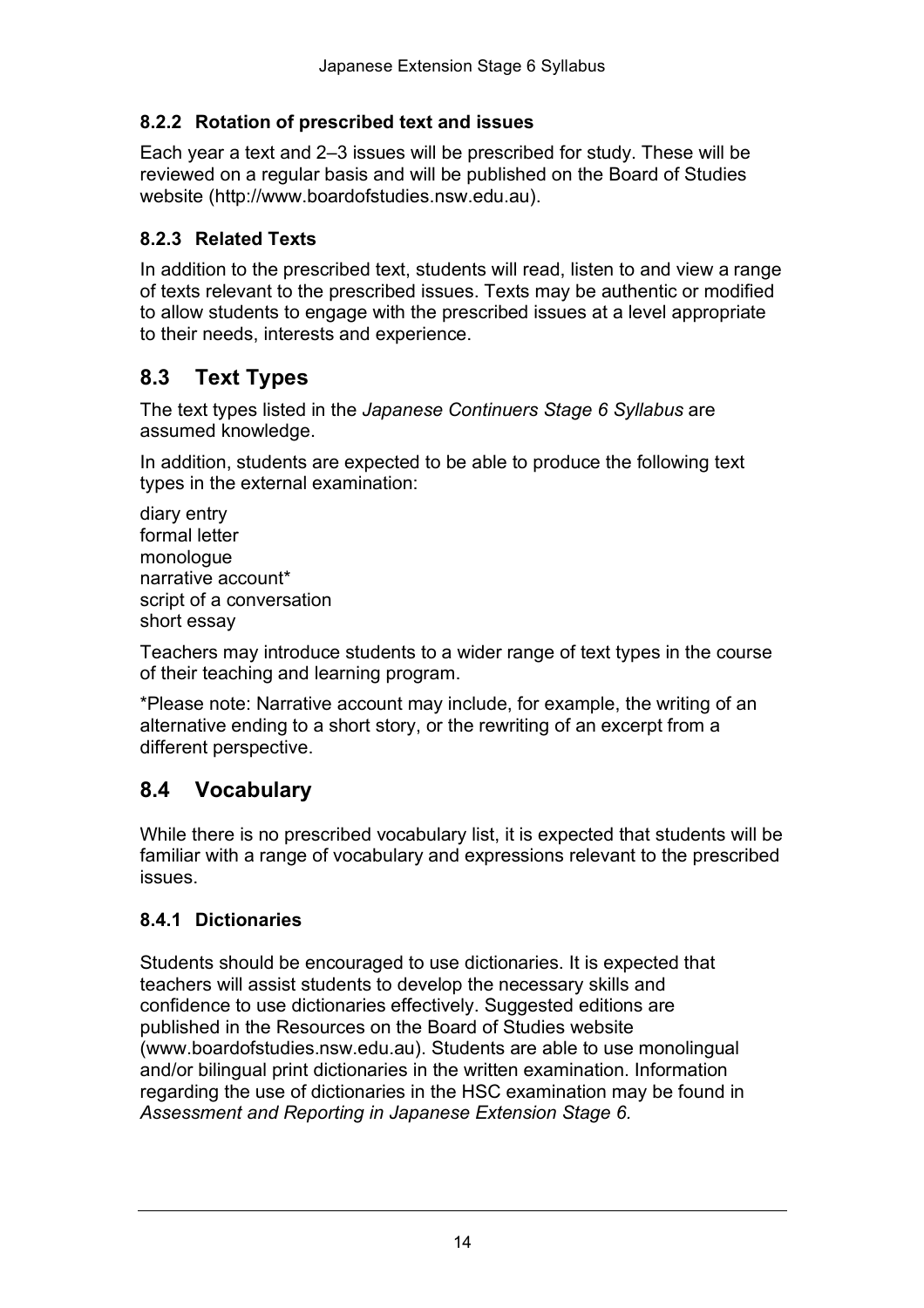## <span id="page-14-0"></span>**8.5 Grammar**

 The following grammatical structures are those that students studying Japanese in an Extension course are expected to know and use. They build on the grammatical items prescribed in the *Japanese Continuers Stage 6 Syllabus*, which are assumed knowledge.

| <b>Grammatical item</b> | <b>Sub-elements</b>                                   | Example(s)              |
|-------------------------|-------------------------------------------------------|-------------------------|
| うち                      | expressing when you<br>do something (while)           | 雨がふらないうちに帰りましょう。        |
| のに                      | linking ideas (even<br>though)                        | わかいのによく仕事ができます。         |
| みたい                     | expressing how<br>something appears                   | 雪になるみたいですね。             |
| らしい                     | expressing how<br>something seems or<br>is said to be | あの店は安いらしいです。            |
| 〜ば                      | expressing a<br>condition                             | 早く行けば道はこんでいません。         |
| ~える<br>~られる             | indicating that you<br>can do something               | 漢字が書けます。<br>さしみが食べられます。 |
| ~られる                    | passive voice                                         | 友達にスピーチをたのまれました。        |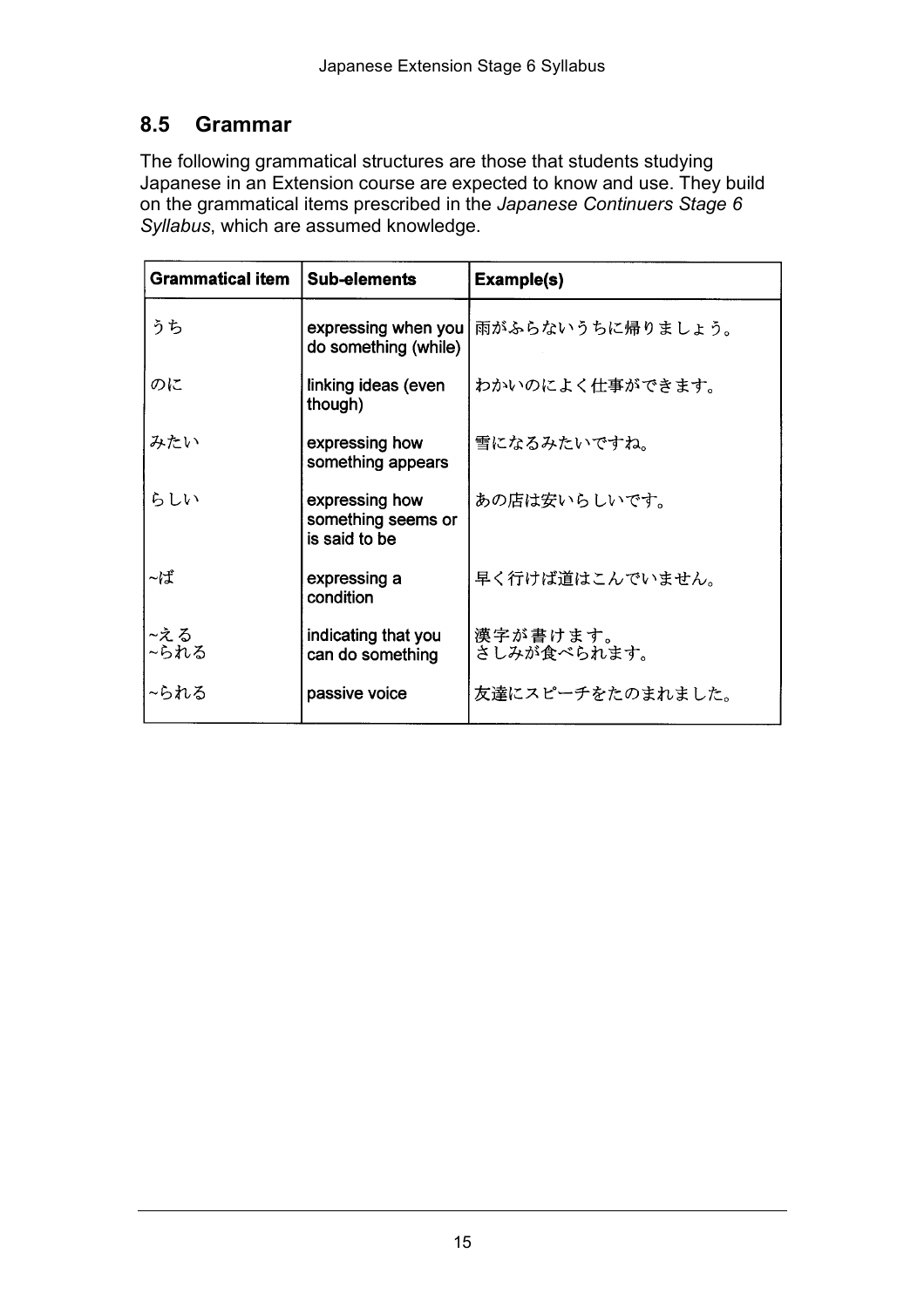#### <span id="page-15-0"></span>**9 Course Requirements**

For the Extension course:

- the Continuers Preliminary course is a prerequisite
- the Continuers HSC course is a co-requisite
- 60 indicative hours are required to complete the course.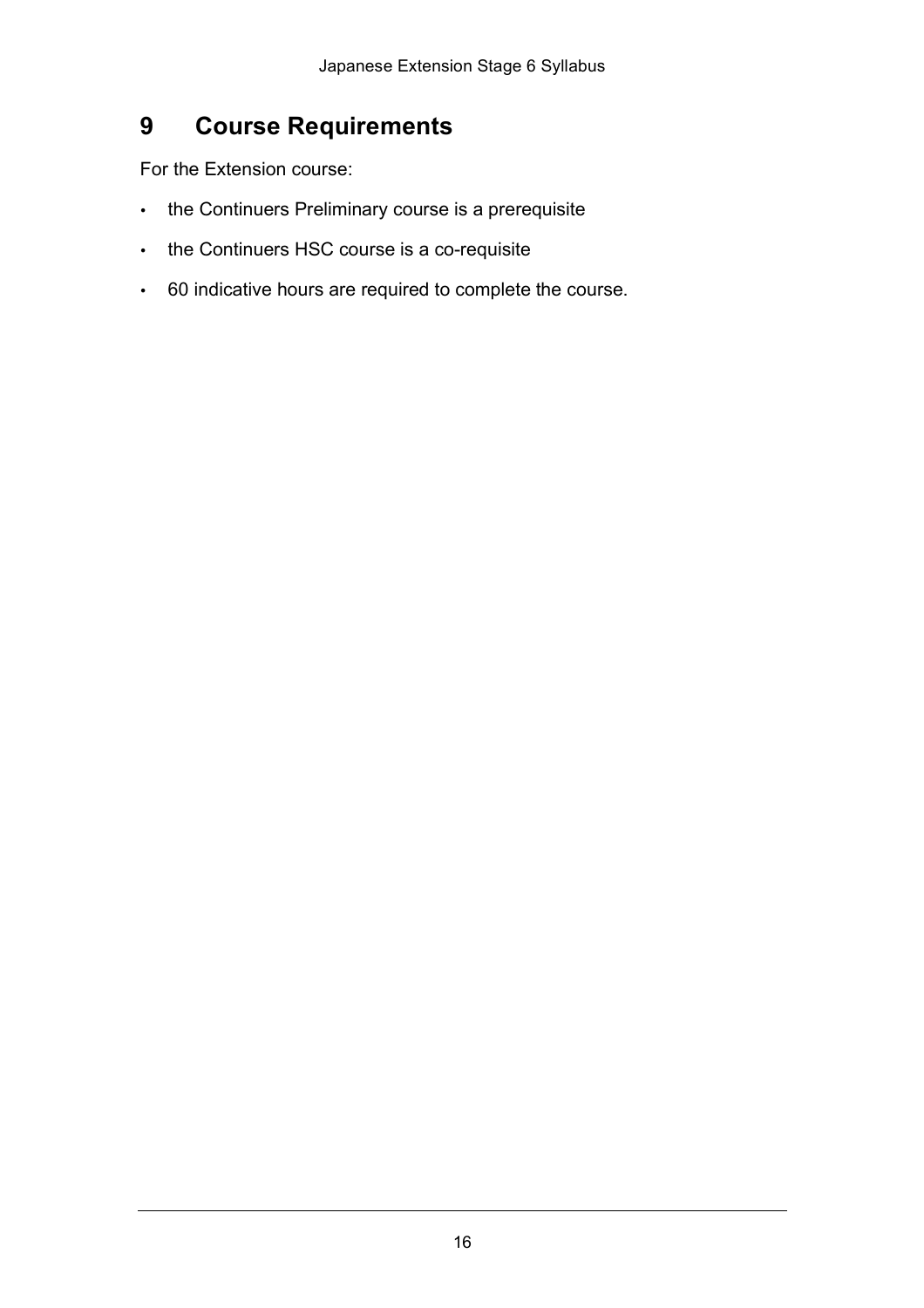## <span id="page-16-0"></span>**10 Post-school Opportunities**

 The study of Japanese provides students with knowledge, understanding and skills that form a valuable foundation for a range of courses at university and other tertiary institutions.

 In addition, the study of Japanese assists students to prepare for employment, and full and active participation as citizens. In particular, there are opportunities for students to gain recognition in Vocational Education and Training. Teachers and students should be aware of these opportunities.